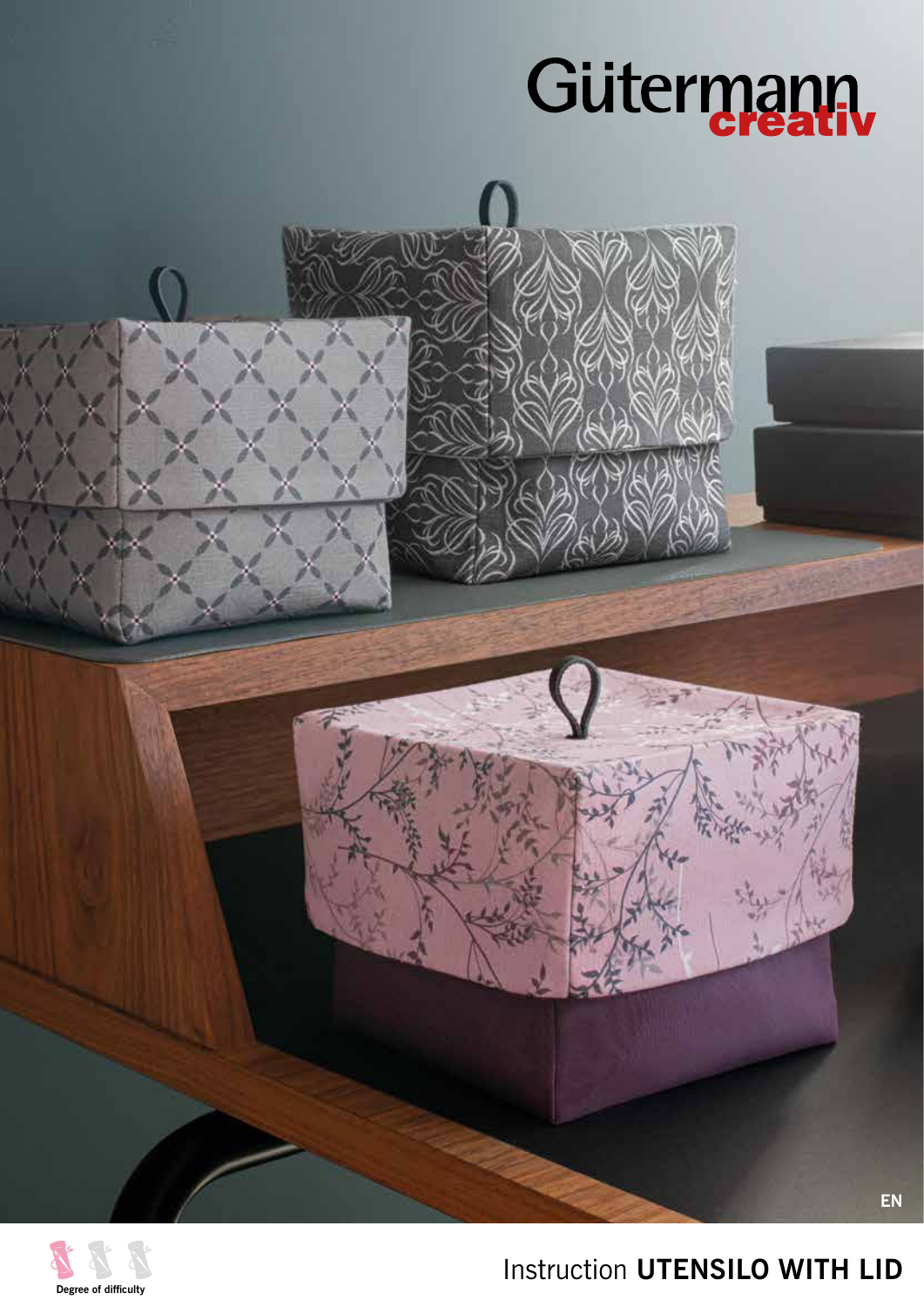## Instruction **UTENSILO WITH LID**



### **Materials from Gütermann In addition In addition In addition In addition In a large View In a large View In a large View In a large View In a large View In a large View In a large View In a large View In a large View In a**

- Sew-all Thread in matching colours
- Gotton fabric 145 cm wide, collection GOOD VIBES:
- . 0.40 m leaf branch pattern in lilac grey
- **.** 0.50 m cotton fabric in aubergine

- 0.50 m Decovil I for ironing on, 90 cm wide
- **.** 0.50 m fabric lining G 700 for ironing on, 90 cm wide
- $\blacksquare$  1 eyelet for punching and reinforcement in approx. 10 cm  $x$  2 cm leather in black,
- alternatively leather cord or cord
- **Adhesive**
- **Cutting paper**

- **Sewing machine**
- Iron and cloth
- **Scissors**
- $Pins$
- **Extile marker**
- $Ruler$
- **Tape measure**
- Ruler and pencil
- **Hammer**

### **Size**

13.5 cm x 13.5 cm x 12 cm (bottom), 14.5 cm x 14.5 cm x 8 cm (lid)

#### **Preparations**

Draw the cover and base on cutting paper according to the pattern drawing and cut out.

#### **Cutting**

- Leaf branch pattern: Lid 1x
- Cotton fabric aubergine: Lid 1x, bottom 2x
- **Fabric lining: Lid and bottom 1x each**
- Decovil I: Lid and bottom 1x each

Cut all parts with a 1 cm seam allowance.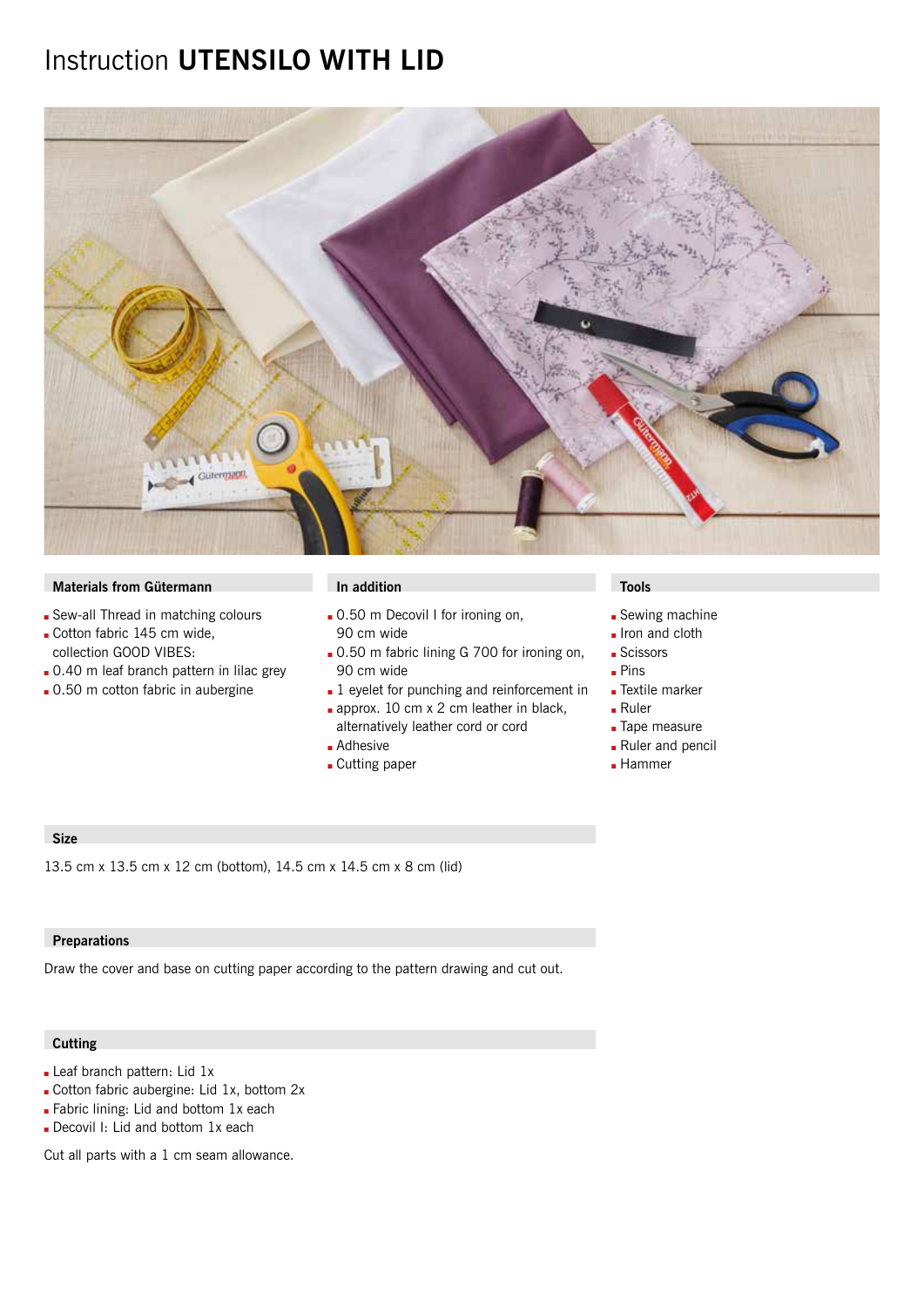# Gütern



**1.** Place the Decovil I lining on the back of the patterned lid and bottom piece and press down in 15-second increments. Place the other pieces made of fabric lining on the aubergine-coloured lid and the bottom cut part and press on in 15-second increments with the iron. Then cool the pieces well in flat position.



**2.** Place the side edges of the bottom right on right and pin. Stitch the seam, locking the start and end of all seams firmly. Cut the seam allowances at the tip until just before the seam, then iron the seam allowances apart. Work all 4 seams on the bottom made of outer fabric and lining in this way, on one seam of the lining part, leave approx. 8 cm open in the middle for turning.



**3.** Once all seam allowances have been ironed apart, turn the bottom or cover. Iron the 13.5 (14.5) cm long edges between the corners well. For this purpose right side out and fold the respective side section made of outer fabric left on left from corner to corner onto the bottom. Then place the corners on top of each other along the vertical seams left on left and iron.

**Tip:** A sleeve board or block placed underneath makes ironing easier.

On the lining bottom, fold the corresponding side sections right on right from corner to corner onto the bottom and iron. Then place the edges on top of each other right on right along the seams and iron.



**4.** Insert the outer fabric bottom into the lining bottom right on right, with the corner seams exactly on top of each other. Place the open cut edges on top of each other and pin. Stitch the seam all around. Fold the seam allowances to the lining together and iron. Pull apart the lining and outer side along the seam, then turn through the slit. Close the open lining edges along the slit with hand stitches so they are invisible. Slide the lining into the bottom, the seam lines, corners and edges are exactly on top of each other. Iron again.